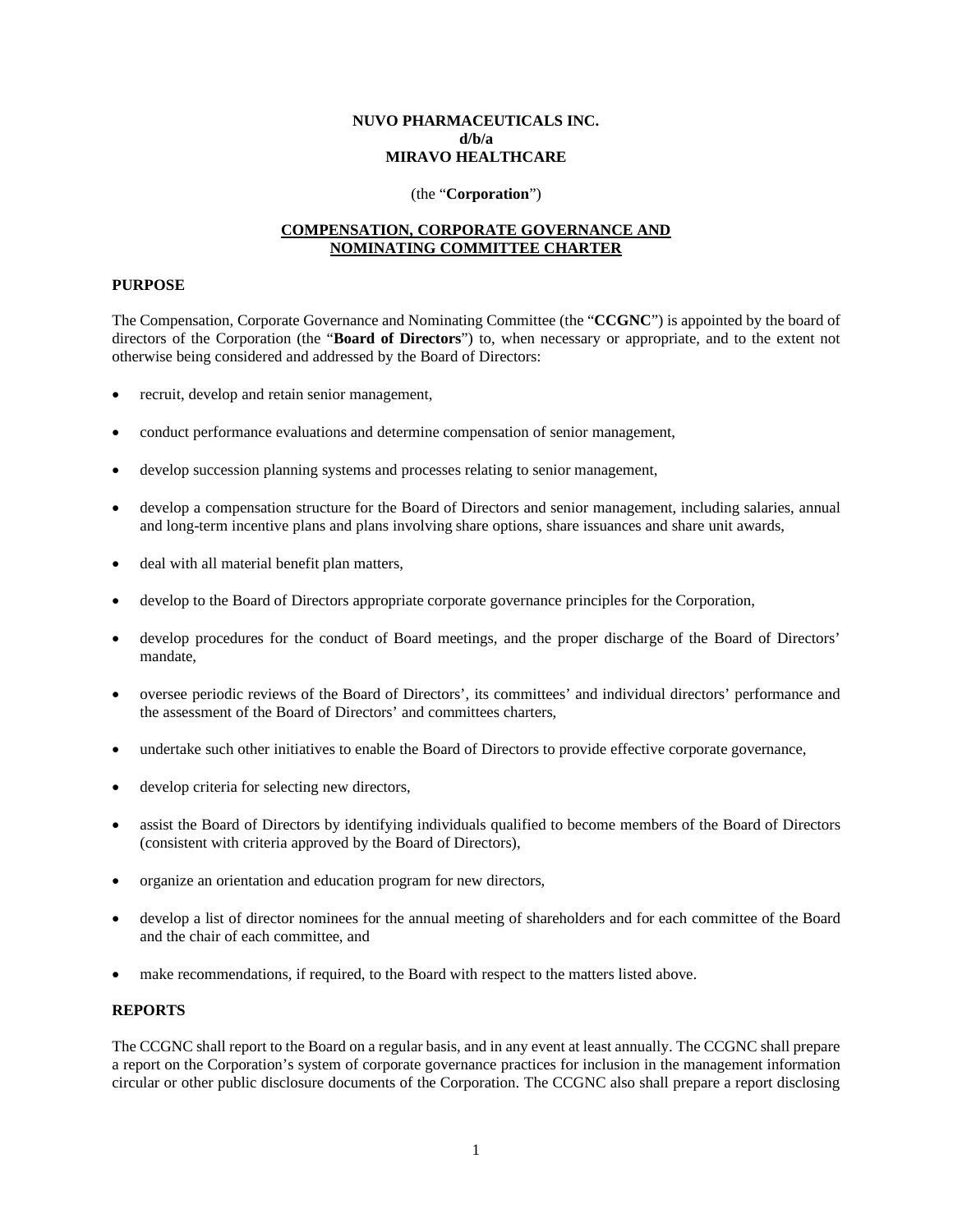the extent (if any) to which the Corporation does not comply with the corporate governance guidelines of applicable legislation, regulatory requirements and policies of the Canadian Securities Administrators.

# **COMPOSITION**

The members of the CCGNC shall be three directors who are appointed (and may be replaced) by the Board of Directors. The appointment of members of the CCGNC shall take place annually at the first meeting of the Board of Directors after a meeting of shareholders at which directors are elected, provided that if the appointment of members of the CCGNC is not so made, the directors who are then serving as members of the CCGNC shall continue as members of the CCGNC until their successors are appointed. The Board of Directors may appoint a member to fill a vacancy that occurs in the CCGNC between annual elections of directors. Any member of the CCGNC may be removed from the CCGNC by a resolution of the Board of Directors. Unless the chair of the CGNC (the "**Chair**") is appointed by the Board of Directors, the members of the CCGNC may designate a Chair by majority vote of the members of the CCGNC.

The majority of the members of the CCGNC shall meet the Corporation's "Categorical Standards for Determining Independence of Directors". Each member of the CCGNC shall have or develop an understanding of corporate governance principles and practices.

# **LIMITATIONS ON CCGNC'S DUTIES**

In contributing to the CCGNC's discharge of its duties, each member of the CCGNC shall be obliged only to exercise the care, diligence and skill that a reasonably prudent person would exercise in comparable circumstances. Nothing in this Charter is intended or may be construed as imposing on any member of the CCGNC a standard of care or diligence that is in any way more onerous or extensive than the standard to which any member of the Board of Directors may be otherwise subject.

Members of the CCGNC are entitled to rely, absent actual knowledge to the contrary, on (i) the integrity of the persons and organizations from whom they receive information, (ii) the accuracy and completeness of the information provided, (iii) representations made by management of the Corporation as to the non-audit services provided to the Corporation by the external auditor, (iv) financial statements of the Corporation represented to them by a member of management or in a written report of the external auditors to present fairly the financial position of the Corporation in accordance with applicable generally accepted accounting principles, and (v) any report of a lawyer, accountant, engineer, appraiser or other person whose profession lends credibility to a statement made by any such person.

# **RESPONSIBILITIES**

#### **Corporate Governance and Compliance**

The CCGNC shall, when necessary or appropriate, and to the extent not otherwise being considered and addressed by the Board of Directors:

- review from time to time the size of the Board of Directors and number of directors who are independent for the purpose of applicable requirements,
- periodically review the adequacy of the Corporate Governance Guidelines and Code of Business Conduct and Ethics of the Corporation and determine any proposed changes to those Guidelines or that Code to the Board of Directors for approval,
- be responsible for granting any waivers from the application of the Corporation's Code of Business Conduct and Ethics and review senior management's monitoring of compliance with that Code,
- consider the level of diversity among senior management by continuously monitoring the level of diversity (including the level of female representation) in senior management positions, and where appropriate, recruiting qualified diverse candidates as part of the Corporation's overall recruitment and selection process,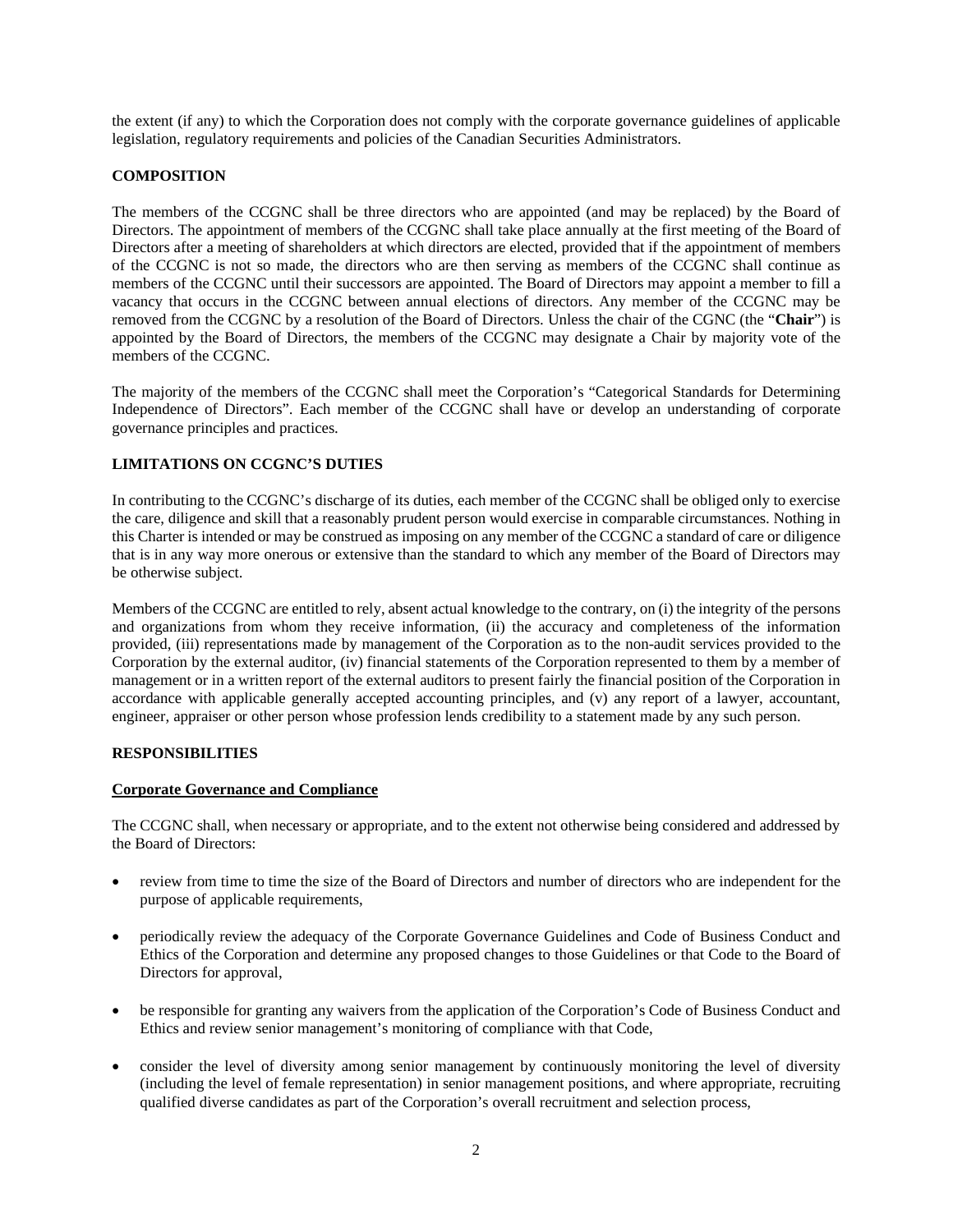- periodically review the practices of the Board of Directors (including separate meetings of non-management directors and of independent directors) to ensure compliance with the Corporate Governance Guidelines of the Corporation, periodically review the powers, mandates and performance, and the membership of the various committees of the Board of Directors,
- periodically review the relationship between senior management and the Board of Directors with a view to ensuring that the Board of Directors is able to function independently of senior management, and
- make recommendations, if required, to the Board of Directors with respect to the matters listed above.

### **Compensation**

The CCGNC shall, when necessary or appropriate, and to the extent not otherwise being considered and addressed by the Board of Directors:

- at least annually, review with the Chief Executive Officer the long term goals and objectives of the Corporation which are relevant to the Chief Executive Officer's compensation, evaluate the Chief Executive Officer's performance in light of those goals and objectives, determine and recommend to the independent directors for approval, the Chief Executive Officer's compensation based on that evaluation, and report to the Board of Directors thereon. In determining the Chief Executive Officer's compensation, the CCGNC shall consider the Corporation's performance, the value of similar incentive awards to Chief Executive Officers at comparable companies, and the awards given to the Chief Executive Officers in past years, with a view to maintaining a compensation program for the Chief Executive Officer at a fair and competitive level, consistent with the best interests of the Corporation,
- at least annually, in consultation with the Chief Executive Officers, review the compensation of all members of senior management other than the Chief Executive Officer, with a view to maintaining a compensation program for the senior management at a fair and competitive level, consistent with the best interests of the Corporation,
- periodically review compensation of directors, the Chair, the lead director of the Board of Directors and those acting as committee chairs to, among other things, ensure their compensation appropriately reflects the responsibilities they are assuming,
- fix and determine (and, as it determines to be appropriate, delegate the authority to fix and determine) awards (and the vesting criteria thereof) to employees of stock or stock options pursuant to any of the Corporation's equity-based plans now or from time to time in effect or otherwise as permitted by applicable legislation, regulatory requirements and policies of the Canadian securities administrators and applicable stock exchanges and exercise such other power and authority as may be permitted or required under those plans,
- in co-operation with the Corporation's senior management, oversee the human resources policies and programs which are of strategic significance to the Corporation,
- review all executive compensation and corporate governance related disclosure prior to public disclosure by the Corporation,
- periodically review with the Board of Directors the succession plans relating to the senior positions and make selections of individuals to occupy these positions, and
- make recommendations, if required, to the Board of Directors with respect to the matters listed above.

# **Director Candidates**

The CCGNC shall, when necessary or appropriate, and to the extent not otherwise being considered and addressed by the Board of Directors: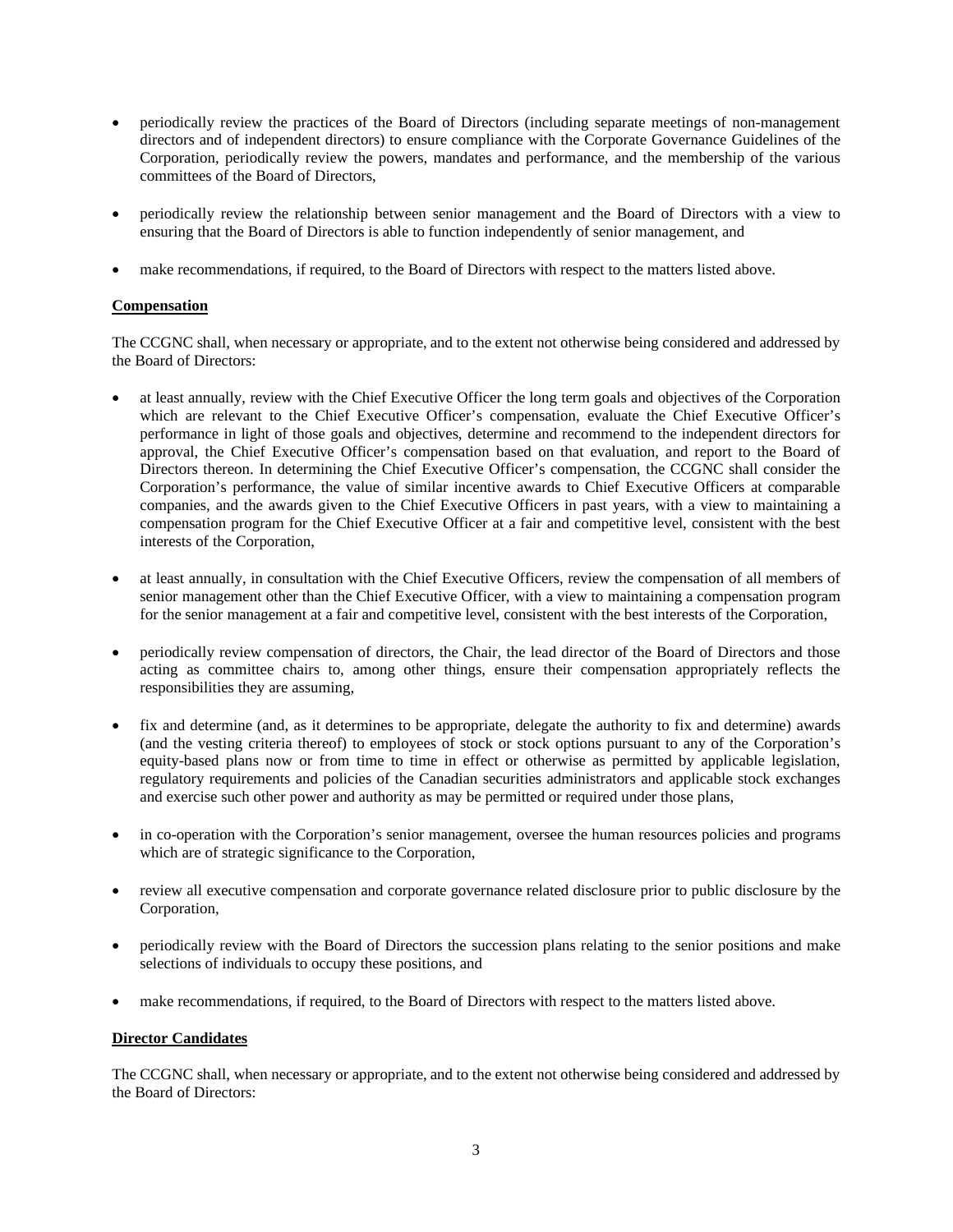- review periodically the competencies, skills and personal qualities required of directors to add value to the Corporation in light of the opportunities and risks facing the Corporation and the Corporation's proposed strategies, the need to ensure that a majority of the Board of Directors is comprised of individuals who meet the independence requirements of applicable legislation and stock exchange requirements, and the policies of the Board of Directors with respect to director tenure, retirement and succession and director commitments,
- in co-operation with the Corporation's senior management, oversee an appropriate orientation and education for any new directors in order to familiarize them with the Corporation and its business,
- actively seek individuals qualified (in context of the Corporation's needs and any formal criteria established by the Board of Directors) to become members of the Board of Directors for recommendation to the Board of **Directors**
- review the membership and allocation of directors to the various committees of the Board of Directors, and the chairs thereof,
- establish procedures for the receipt of comments from all directors to be included in an periodic assessment of the Board of Director's performance,
- consider the level of diversity on the Board of Directors through continuously monitoring the level of diversity (including the level of female representation) on the Board of Directors, and where appropriate, recruiting qualified diverse candidates as part of the Corporation's overall recruitment and selection process,
- if the need should arise, approve the engagement of independent advisors for individual directors at the expense of the Corporation, and
- make recommendations, if required, to the Board of Directors with respect to the matters listed above.

# **MEETINGS**

The CCGNC shall meet at least twice per year and more frequently as circumstances require. All members of the CCGNC should strive to be at all meetings. The CCGNC shall meet separately, periodically, with senior management and may request any member of the Corporation's senior management or the Corporation's outside counsel to attend meetings of the CCGNC or with any members of, or advisors to, the CCGNC. The CCGNC will also meet in camera at each of its regularly scheduled meetings.

Quorum for the transaction of business at any meeting of the CCGNC shall be a majority of the number of members of the CCGNC or such greater number as the CCGNC shall by resolution determine. The powers of the CCGNC may be exercised at a meeting at which a quorum of the CCGNC is present in person or by telephone or other electronic means or by a resolution signed by all members entitled to vote on that resolution at a meeting of the CCGNC. Each member (including the Chair) is entitled to one (but only one) vote in CCGNC proceedings. The CCGNC shall keep minutes of each meeting of the CCGNC.

Meetings of the CCGNC shall be held from time to time and at such place as a member of the CCGNC may request upon 48 hours prior notice. The notice period may be waived by a quorum of the CCGNC.

The CCGNC may delegate authority to individual members and subcommittees of its members where the CCGNC determines it is appropriate to do so.

### **INDEPENDENT ADVICE**

In discharging its mandate, the CCGNC shall have the authority to retain (and authorize the payment by the Corporation of) and receive advice from special legal or other advisors as the CCGNC determines to be necessary to permit it to carry out its duties. The CCGNC shall have the sole authority to appoint and, if appropriate, terminate any consultant used to identify director candidates and to approve the consultant's fees and other retention terms.